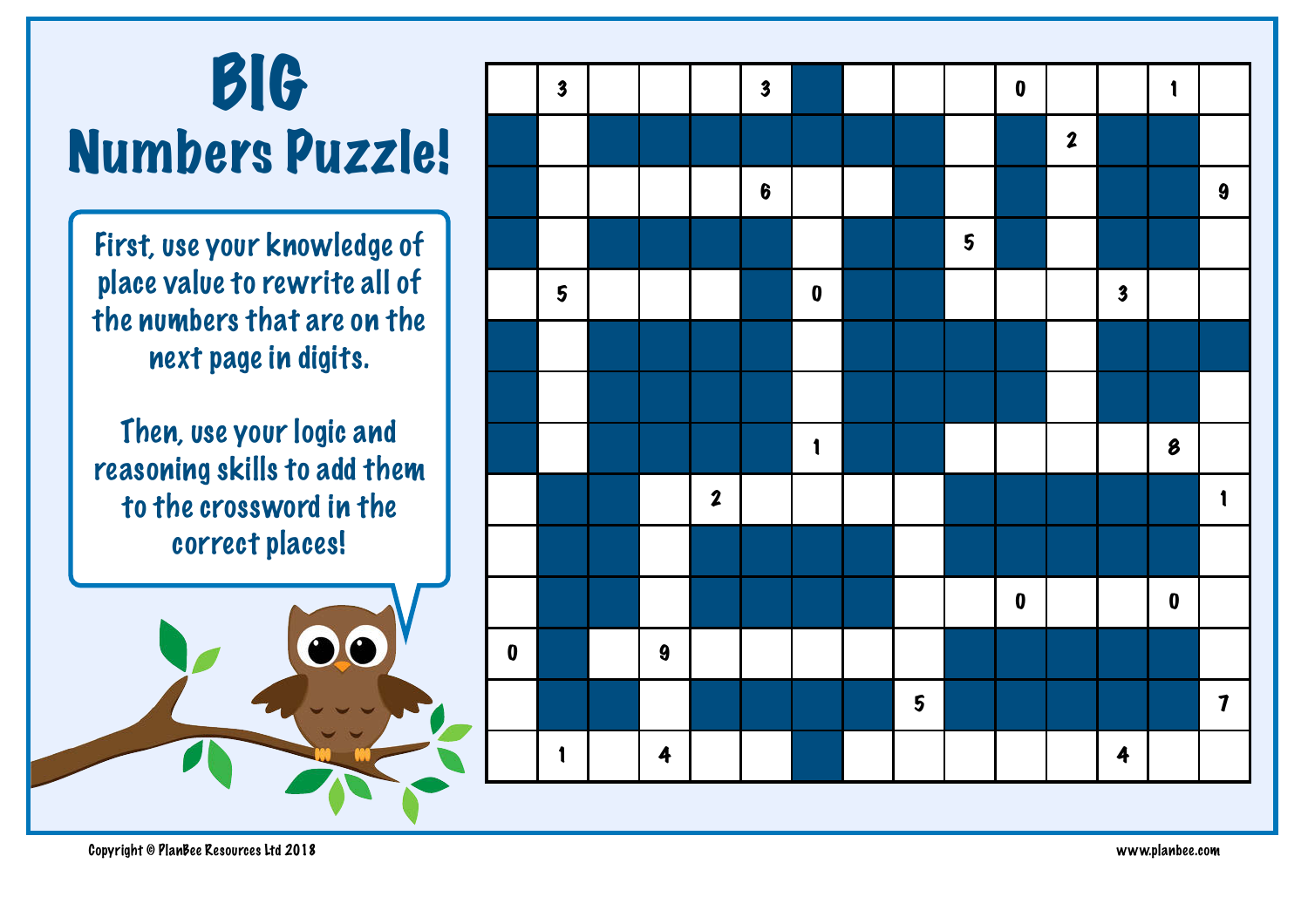| NUMBER IN WORDS                                                                          | <b>NUMBER IN DIGITS</b> |
|------------------------------------------------------------------------------------------|-------------------------|
| Eight million, three hundred thousand, six hundred and twenty five.                      |                         |
| Three hundred and ninety nine thousand, four hundred and fifty.                          |                         |
| Six hundred and thirty one thousand, four hundred and thirty three.                      |                         |
| Eighty five thousand, four hundred and thirty five.                                      |                         |
| Twenty million, one hundred and five thousand, six hundred and seventy two.<br>$\bullet$ |                         |
| One hundred and sixty five thousand, nine hundred and four.                              |                         |
| Twenty eight thousand, nine hundred and ten.<br>$\bullet$                                |                         |
| Two million, four thousand, three hundred and fifteen.                                   |                         |
| Ninety two million, one hundred and seven thousand, eight hundred and fifty four.        |                         |
| Five hundred and forty seven thousand, three hundred and thirty.                         |                         |
| Thirty seven million, eight hundred and forty five thousand, eight hundred and thirteen. |                         |
| Six hundred and sixty two thousand, and thirty three.<br>$\bullet$                       |                         |
| Seventy six million, three hundred and nine thousand, five hundred and twelve.           |                         |
| Nine million, five hundred and six thousand, four hundred and five.                      |                         |
| Two hundred and thirty four thousand, four hundred and eighty.                           |                         |
| Thirty seven thousand, six hundred and fifty five.                                       |                         |
| Three hundred and ten thousand, four hundred and thirty.                                 |                         |
| Thirty million, three hundred and ninety eight thousand, four hundred and eighty two.    |                         |
| Eight million, nine hundred and sixty six thousand and twenty four.                      |                         |
| One hundred and twenty nine thousand, five hundred and three.                            |                         |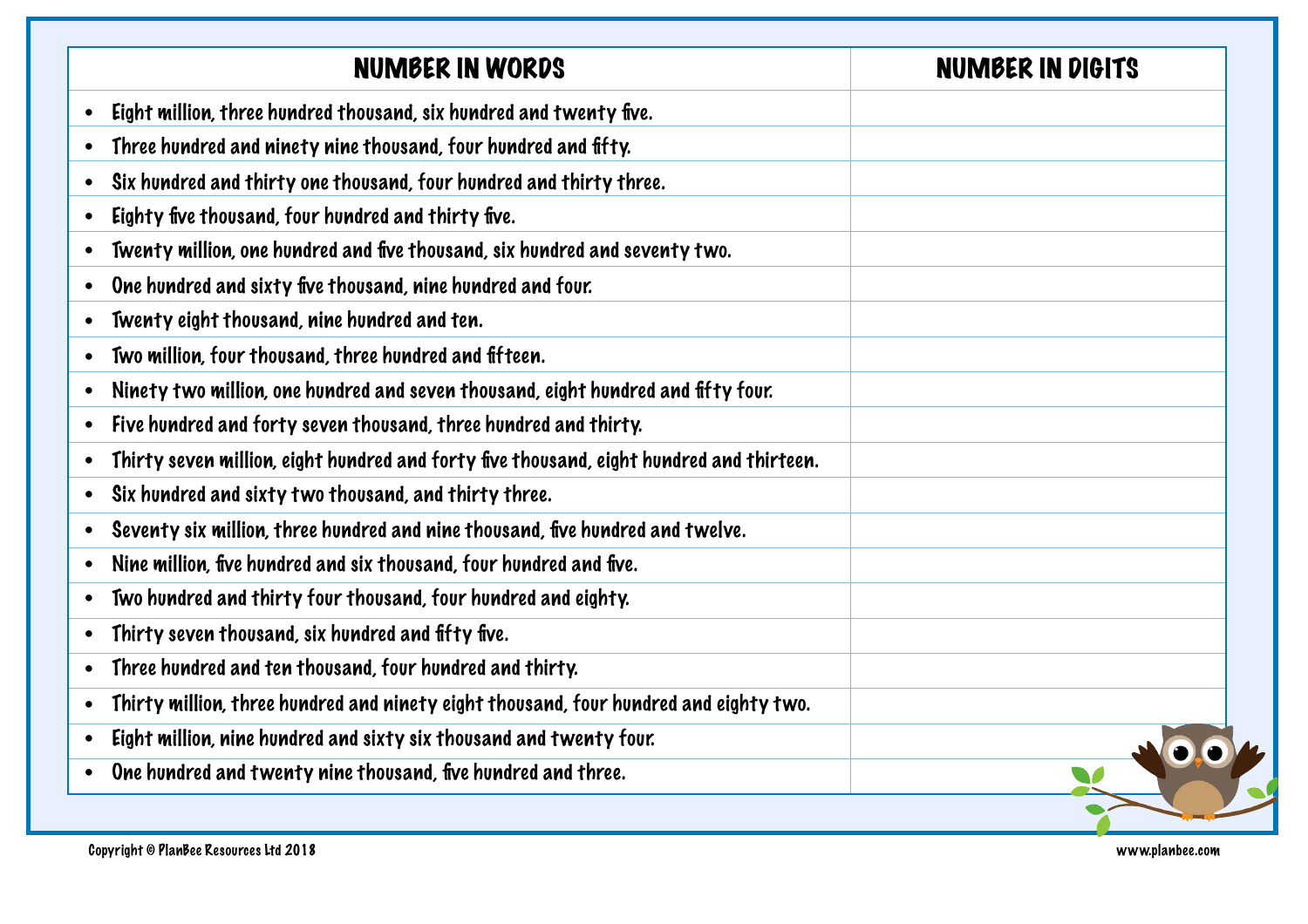## BIG Numbers Puzzle!

First, use your knowledge of place value to rewrite all of the numbers that are on the next page in digits.

Then, use your logic and reasoning skills to add them to the crossword in the correct places!



| $\boldsymbol{6}$        | $\overline{\mathbf{3}}$ | 1                       | 4                       | $\overline{\mathbf{3}}$ | $\overline{\mathbf{3}}$ |                         | $\overline{\mathbf{7}}$ | $\boldsymbol{6}$        | $\overline{\mathbf{3}}$ | $\pmb{0}$               | 9                | 5                       | $\mathbf{1}$               | $\overline{\mathbf{2}}$ |
|-------------------------|-------------------------|-------------------------|-------------------------|-------------------------|-------------------------|-------------------------|-------------------------|-------------------------|-------------------------|-------------------------|------------------|-------------------------|----------------------------|-------------------------|
|                         | $\overline{\mathbf{7}}$ |                         |                         |                         |                         |                         |                         |                         | $\boldsymbol{7}$        |                         | $\boldsymbol{2}$ |                         |                            | 8                       |
|                         | 8                       | $\overline{\mathbf{3}}$ | $\boldsymbol{0}$        | $\boldsymbol{0}$        | $\boldsymbol{6}$        | $\overline{\mathbf{2}}$ | 5                       |                         | $\boldsymbol{6}$        |                         | 1                |                         |                            | 9                       |
|                         | 4                       |                         |                         |                         |                         | $\boldsymbol{0}$        |                         |                         | 5                       |                         | $\boldsymbol{0}$ |                         |                            | 1                       |
| 8                       | 5                       | 4                       | $\overline{\mathbf{3}}$ | 5                       |                         | $\boldsymbol{0}$        |                         |                         | 5                       | 4                       | $\boldsymbol{7}$ | $\overline{\mathbf{3}}$ | $\overline{\mathbf{3}}$    | $\boldsymbol{0}$        |
|                         | 8                       |                         |                         |                         |                         | 4                       |                         |                         |                         |                         | 8                |                         |                            |                         |
|                         | 1                       |                         |                         |                         |                         | $\overline{\mathbf{3}}$ |                         |                         |                         |                         | 5                |                         |                            | $\boldsymbol{2}$        |
|                         | $\boldsymbol{3}$        |                         |                         |                         |                         | $\mathbf{1}$            |                         |                         | $\boldsymbol{2}$        | $\overline{\mathbf{3}}$ | 4                | 4                       | $\boldsymbol{\mathcal{B}}$ | $\boldsymbol{0}$        |
| $\boldsymbol{6}$        |                         |                         | 1                       | $\boldsymbol{2}$        | 9                       | 5                       | $\boldsymbol{0}$        | $\overline{\mathbf{3}}$ |                         |                         |                  |                         |                            | $\mathbf{1}$            |
| $6\phantom{a}$          |                         |                         | $\boldsymbol{6}$        |                         |                         |                         |                         | $\boldsymbol{9}$        |                         |                         |                  |                         |                            | $\boldsymbol{0}$        |
| $\boldsymbol{2}$        |                         |                         | 5                       |                         |                         |                         |                         | $\boldsymbol{9}$        | 5                       | $\pmb{0}$               | 6                | 4                       | $\boldsymbol{0}$           | 5                       |
| $\boldsymbol{0}$        |                         | 8                       | $\boldsymbol{9}$        | $\boldsymbol{6}$        | $\boldsymbol{6}$        | $\boldsymbol{0}$        | $\boldsymbol{2}$        | 4                       |                         |                         |                  |                         |                            | $\boldsymbol{6}$        |
| $\overline{\mathbf{3}}$ |                         |                         | $\boldsymbol{0}$        |                         |                         |                         |                         | 5                       |                         |                         |                  |                         |                            | $\boldsymbol{7}$        |
| $\overline{\mathbf{3}}$ | $\mathbf{1}$            | $\boldsymbol{0}$        | 4                       | $\overline{\mathbf{3}}$ | $\boldsymbol{0}$        |                         | $\overline{\mathbf{3}}$ | $\boldsymbol{0}$        | $\overline{\mathbf{3}}$ | 9                       | 8                | $\ddot{\mathbf{z}}$     | 8                          | $\overline{\mathbf{2}}$ |
|                         |                         |                         |                         |                         |                         |                         |                         |                         |                         |                         |                  |                         |                            |                         |

Copyright © PlanBee Resources Ltd 2018 www.planbee.com